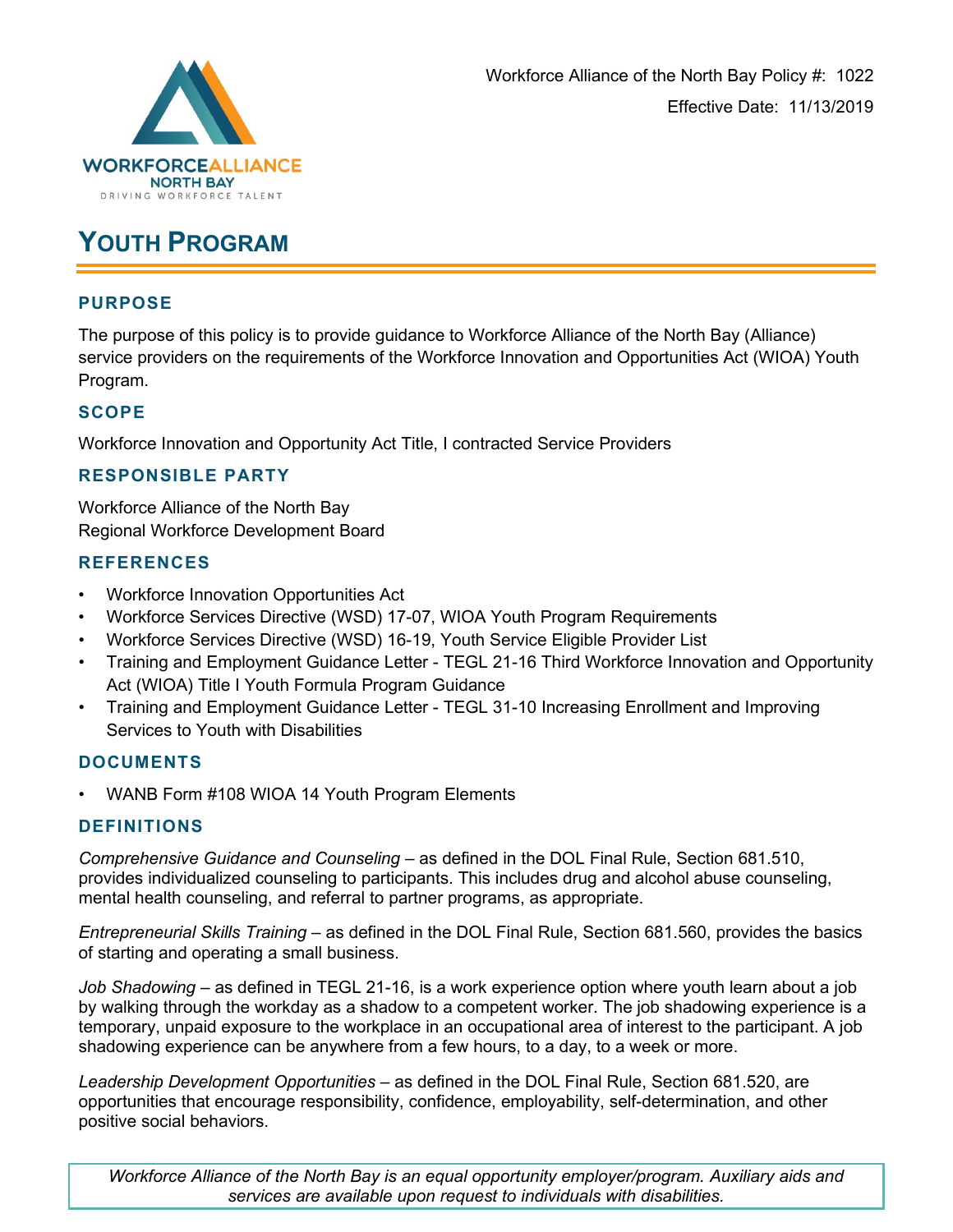*Mentoring* – as defined in the DOL Final Rule, Section 681.490, must:

- a. Last at least 12 months and may take place both during the program and following exit from the program;
- b. Be a formal relationship between a youth participant and an adult mentor that includes structured activities where the mentor offers guidance, support, and encouragement to develop the competence and character of the mentee; and
- c. Match the youth with an individual mentor with whom the youth interacts on a face to face basis (group mentoring activities and mentoring through electronic means are allowable as long as face-to-face interaction also occurs).

*Occupational Skills Training* – as defined in the DOL Final Rule, Section 681.540, is an organized program of study that provides specific vocational skills that lead to proficiency in performing actual tasks and technical functions required by certain occupational fields at entry, intermediate, or advanced levels, with priority consideration to training programs that lead to recognized post-secondary credentials that align with in-demand industry sectors or occupations in the local area.

*Positive Social and Civic Behaviors* – as defined in the DOL Final Rule, Section 681.530, are outcomes of leadership opportunities, which are incorporated by local programs as part of their menu of services. Positive social and civic behaviors focus on areas that may include the following:

- a. Positive attitudinal development;
- b. Self-esteem building;
- c. Openness to work with individuals from diverse backgrounds;
- d. Maintaining healthy lifestyles, including being alcohol and drug-free;
- e. Maintaining positive social relationships with responsible adults and peers, and contributing to the well-being of one's community, including voting;
- f. Maintaining a commitment to learning and academic success;
- g. Avoiding delinquency; and
- h. Positive job attitudes and work skills.

*Pre-apprenticeship* – as defined in the DOL Final Rule, Section 681.480, is a program designed to prepare individuals to enter and succeed in an apprenticeship program registered under the National Apprenticeship Act of 1937 (referred to as a "registered apprenticeship" program) and includes the following elements:

- a. Training and curriculum that aligns with the skill needs of employers in the economy of the State or region involved;
- b. Access to educational and career counseling and other supportive services, directly or indirectly;
- c. Hands-on, meaningful learning activities that are connected to education and training activities, such as exploring career options, and understanding how the skills acquired through coursework can be applied toward a future career;
- d. Opportunities to attain at least one industry-recognized credential; and
- e. A partnership with one or more registered apprenticeship programs that assists in placing individuals who complete the pre-apprenticeship program in a registered apprenticeship program.

*Supportive Services* – as defined in WIOA Law Section 3(59), means services such as transportation, childcare, dependent care, housing, and needs-related payments, that are necessary to enable an individual to participate in activities authorized under this Act.

*Work Experiences* – as defined in the DOL Final Rule, Section 681.600, are a planned, structured learning experience that takes place in a workplace for a limited period of time. Work experience may be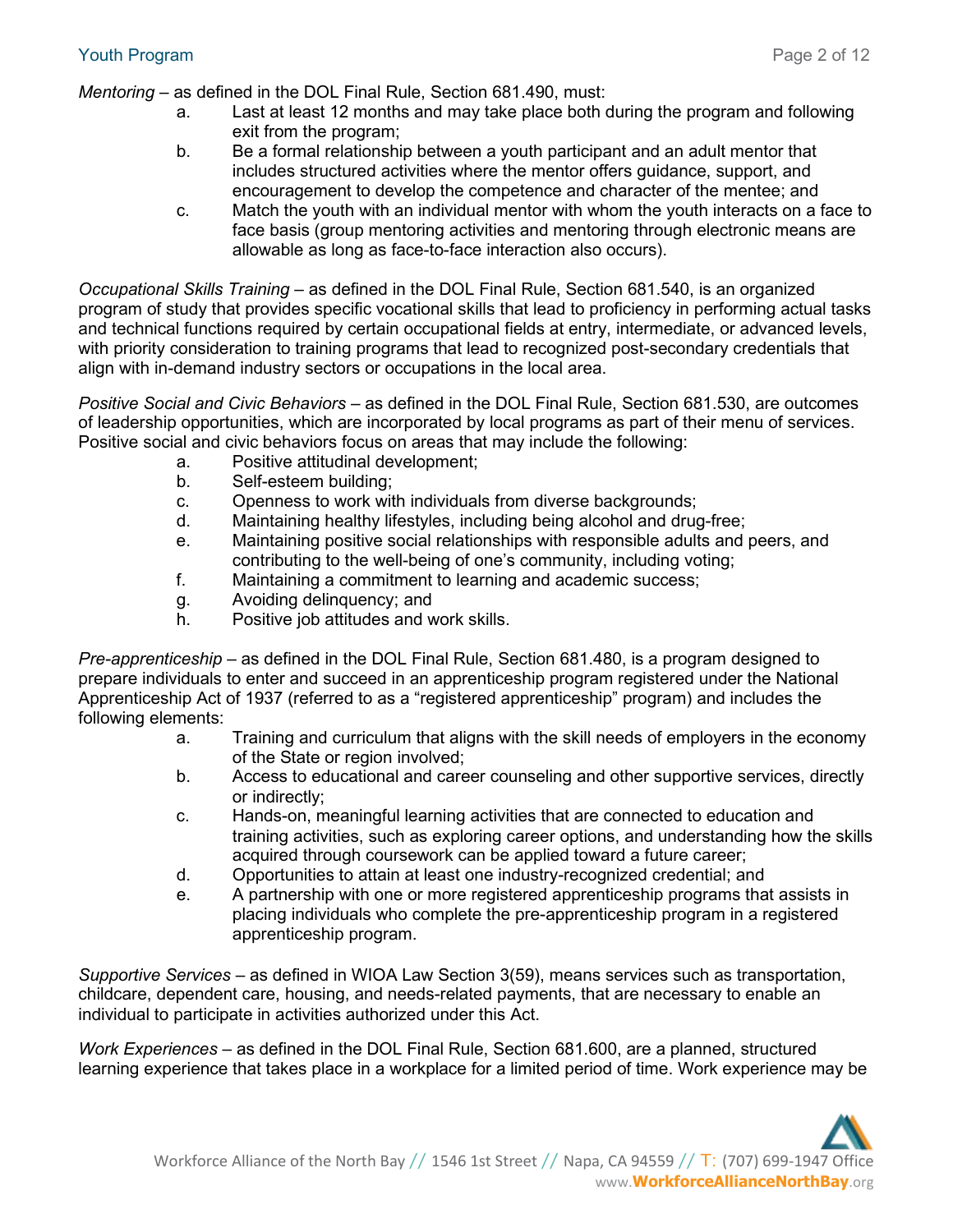paid or unpaid, as appropriate. A work experience may take place in the private for-profit sector, the nonprofit sector, or the public sector.

# **POLICY**

- I. Intake Process
	- A. The Intake process is conducted by service provider program staff with the applicant to determine interest and eligibility for the WIOA youth program. Program staff will complete the data entry into the CalJOBS (the State of California's participant tracking system) application. All required data and information collection and maintenance are to be conducted per Alliance policies. This process is to include, but not be limited to:
		- 1. Completion of the program application with applicants signature, applicants parent signature if required, and program staffs signature.
		- 2. Collection of documentation to substantiate applicants eligibility. This may include a signed release of information to allow the program staff to assist the applicant in collection of documentation to substantiate eligibility.
			- a) Testing to determine Basic Skills Deficiency may be conducted during the Intake Process to help determine eligibility, and if the applicant's enrolled, must be completed within 60 days of the participant's first youth program service.
		- 3. Explanation and collection of signed acknowledgements for WIOA provisions for Nondiscrimination and Equal Opportunity and Grievance and Complaint procedures.
	- B. After the program staff determines the youth's need for, ability to benefit from, and eligibility for services, the service provider will have senior staff review the information and documentation and approve the applicant for program enrollment. The reviewer is to sign the application to authenticate they have completed this review.
- II. Enrollment

Enrollment into the WIOA youth program must occur within 45 days of the date of application. In CalJOBS, an individual is considered enrolled in WIOA as of the "Participation Date" that is recorded under the Create Participation section. After information is entered in to the Create Participation section, to fully enroll the youth, the program staff must create an Objective Assessment (Activity 412), Individual Service Strategy (Activity 413) and one other service activity.

A youth may participate only in "412" and "413" activities but DOL has determined that each youth must receive at least one of the 14 program elements outlined under WIOA in order to be considered a participant. In instances where a youth does not receive services beyond "412" and "413," the system will soft exit the participant 90 days after the completion of date of the last activity, and this individual will NOT be included in performance standard calculations. These youth will also be excluded from enrollment number calculations when the Alliance calculates average cost per enrollment figures for the youth program.

III. Program Design – Service providers will be responsible for administering a youth program model that meets the requirements as described in the Alliance's Request for Proposal (RFP) and Alliance contracts. The youth program must include the required youth program elements as described under WIOA Law, Department of Labor (DOL), and EDD guidance. The program design framework consists of an objective assessment, an individual service strategy, case management, and follow-up services that lead toward successful outcomes for youth participants.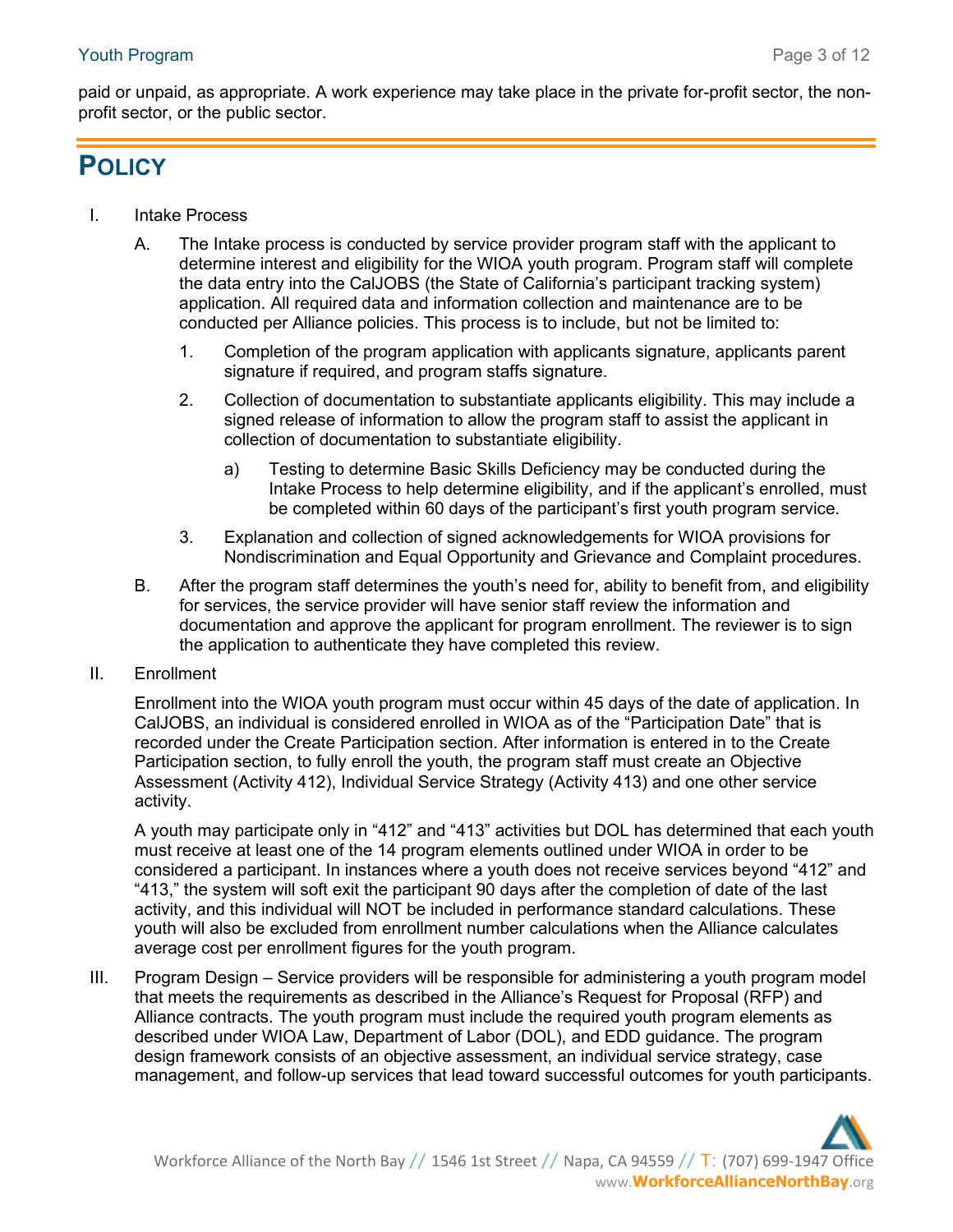#### Youth Program Page 4 of 12

- IV. Objective Assessment WIOA requires all eligible individuals enrolled in the Youth program must receive an objective assessment that will assess the academic levels, skill levels, and service needs of each participant, which includes a review of basic skills, occupational skills, prior work experience, employability, interests, aptitudes, supportive service needs, and developmental needs reviewed for the purpose of identifying appropriate services and career pathways for participants.
	- 1. The "begin date" of the "412-Objective Assessment" activity must be the same date as the "Participation Date."
	- 2. A new Objective Assessment of a participant is not required if the service provider determines it is appropriate to use a recent assessment of the participant conducted pursuant to another education training program. However, this must be documented in CalJOBS.
	- B. Individual Service Strategy The second activity WIOA requires is an individual service strategy (ISS) developed based on the needs of each youth that is directly linked to one or more performance indicators and that shall identify career pathways that include education and employment goals, appropriate achievement objectives, and appropriate services for the participant, taking in to account the Objective Assessment results. This must be entered as the "413-Develop Service Strategies IEP/ISS/EDP." (The "actual begin date" for this activity can be the same date as the "actual begin date" for the objective assessment activity or a later date.)
		- 1. The ISS is the overall case strategy and plan for the youth. It is to be developed in partnership with the youth and changes over time. It is a living document that must be updated as activities change, achievements are made, and supportive services are issued or addressed.
	- C. Case Management The case management component of the WIOA youth program is conducted throughout the entirety of the youth's participation. Case management is essential to the success of WIOA service delivery. Case management activities consist of the following, but are not limited to:
		- 1. Direct customer service –objective assessment, ISS development, career planning, coordination of supportive services, referrals, job and work experience placement, outreach, and follow-up.
		- 2. Monitoring and documenting eligibility, services, and outcomes Accurate and timely data entry in to CalJOBS, ensuring eligibility and documentation requirements are met according to the latest EDD Technical Assistance Guide (TAG) or DOL standards, determining the appropriate time to exit a youth from program participation and monitoring program exits and performance outcomes.
		- 3. Provide at a minimum a monthly contact documented in case notes.
		- 4. Utilize the Alliance technical assistance, policies, and forms for WIOA Youth program service delivery.
		- 5. Provide the specific services to support youth, based on the youth's assessment and service strategy, from within the fourteen program elements under WIOA.
	- D. Follow up Follow up is one of the fourteen program elements under WIOA. All youth participants must receive follow up services for a minimum duration of 12 months after exit. The types of services provided must be determined based on the needs of the individual and therefore, the intensity of follow up services may differ for each participant. Follow up services must include more than only a contact attempted or made for securing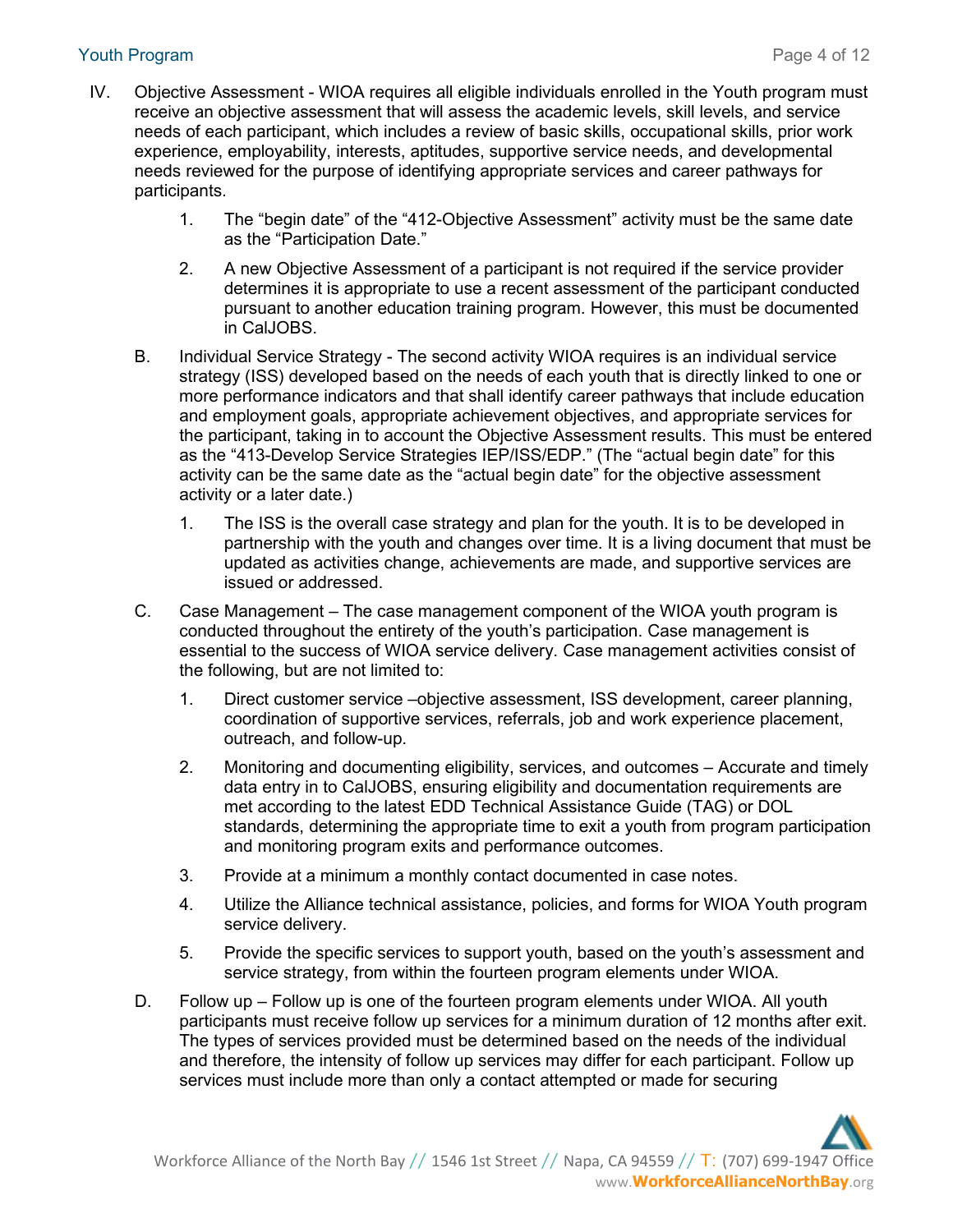documentation in order to report a performance outcome. Follow up services must follow the guidelines outlined in the Alliance's Follow Up policy.

A participant exit date is determined as follows:

- 1. After a participant has completed their last service under the WIOA program, a case closure must be entered into CalJOBS. Ninety days after the closure date, CalJOBS will soft exit the participant from the WIOA program. The soft-exit process will record the exit date to match the end date of the last reported service in CalJOBS.
- 2. If additional services are required, the case closure has been entered, but the 90 days have not yet lapsed, the case closure shall be deleted, and a new activity will be entered with a start date reflecting the date the service began. The 90 day "exit" clock will be reset and will begin again upon the entry of the next case closure.
- 3. If additional services are required after the 90-day period lapses, the individual must begin the application/registration process again. The eligibility documentation must be updated to reflect the circumstances of the individual on the date of the new application.
- V. Program Elements

The service provider must have available all of the fourteen program elements identified in WIOA Section 129(c)(2) to provide to youth participants. Although, all 14 program elements must be available in the local area, it is not required all are provided to each participant. The service provider has the flexibility to determine what specific services a youth will receive based upon the youth's Objective Assessment and ISS.

Program elements may be available by leveraging resources from other partner programs or other community resources. Referrals to these resources should be made, as appropriate.

The provided 14 elements shall be recorded on the WANB form 108, WIOA 14 Youth Program Elements. This form is used to record the elements what were provided and who provided them.

- A. **Program Element 1**: Tutoring, study skills training, and evidence-based dropout prevention and recovery strategies that lead to completion of secondary school diploma or its recognized equivalent or for a recognized postsecondary credential.
	- 1. Strategies under this element must lead to completion of the requirements for a secondary school diploma or its recognized equivalent (including a recognized certificate of attendance or similar document for individuals with disabilities) or for a recognized postsecondary credential.
	- 2. Tutoring, study skills training, and instruction services focus on providing academic support, helping a youth identify areas of academic concern, assisting with overcoming learning obstacles, and providing tools and resources to develop learning strategies. This element may be provided one-on-one or in a group setting, through resources or workshops. This element does not include training services that lead to recognized postsecondary credentials.
	- 3. Secondary school dropout prevention strategies intended to lead to a high school diploma include services and activities that keep a youth participant in school and engaged in a formal learning and/or training setting. Strategies include, but are not limited to, tutoring, literacy development, active learning experiences, after-school opportunities, and individualized instruction.
- B. **Program Element 2**: Alternative secondary school services, or dropout recovery services, as appropriate.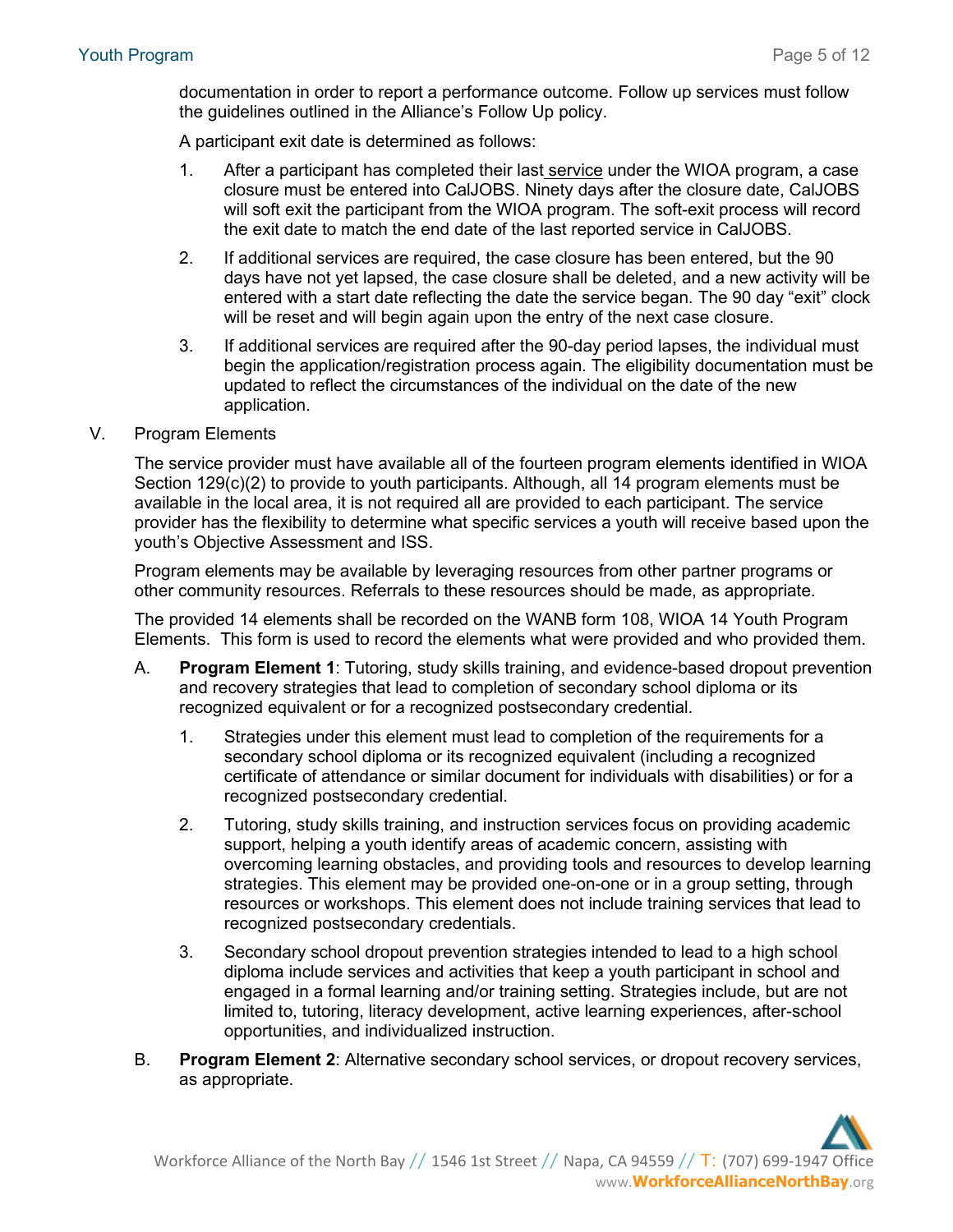- 1. Alternative secondary school services, such as basic education skills training, individualized academic instruction, and English as a Second Language training, are those that assist youth who have struggled in traditional secondary education. Dropout recovery services, such as credit recovery, counseling, and educational plan development, are those that assist youth who have dropped out of school. These services are to be provided with the goal of helping participants to re-engage and persist in education that leads to the completion of a recognized high school equivalent.
- C. **Program Element 3**: Paid and unpaid work experiences that have academic and occupational education as a component of the work experience, including the following:
	- 1. Summer employment opportunities and other employment opportunities available throughout the school year
	- 2. Pre-apprenticeship programs
	- 3. Internships and job shadowing
	- 4. On-the-job training opportunities

Labor standards apply in a work experience where an employee/employer relationship, as defined by the Fair Labor Standards Act or applicable State law, exists. Work experiences must include academic and occupational education. The educational component may occur concurrently or sequentially with the work experience. Further academic and occupational education may occur inside or outside the work site. The work experience employer can provide the academic and occupational component, or it may be provided separately in the classroom or through other means. The academic and occupational education component refers to contextual learning that accompanies a work experience. It includes the information necessary to understand and work in specific industries and/or occupations.

- D. **Program Element 4**: Occupational skill training, which includes priority consideration for training program that lead to recognized postsecondary credentials that align with indemand industry sectors or occupations.
	- 1. Staff and/or youth service providers must give priority consideration for training programs that lead to recognized postsecondary credentials that are aligned with indemand industry sectors or occupations in the local area. Individual Training Agreements (ITAs) may be utilized for OS youth. Although IS youth may not use youth program funded ITAs, IS youth between the ages of 18 and 21 may co-enroll in the WIOA Adult program and may receive training services through an ITA funded by the adult program.
- E. **Program Element 5**: Education offered concurrently with and in the same context as workforce preparation activities and training for specific occupation or occupational cluster.
	- 1. This program element reflects an integrated education and training model and allows workforce preparation activities and/or basic academic skills to be taught within the same time frame and connected to hands-on occupational skills training in a specific occupation, occupational cluster, or career pathway.
- F. **Program Element 6**: Leadership development opportunities, including community service and peer-centered activities encouraging responsibility, and other positive social and civic behaviors.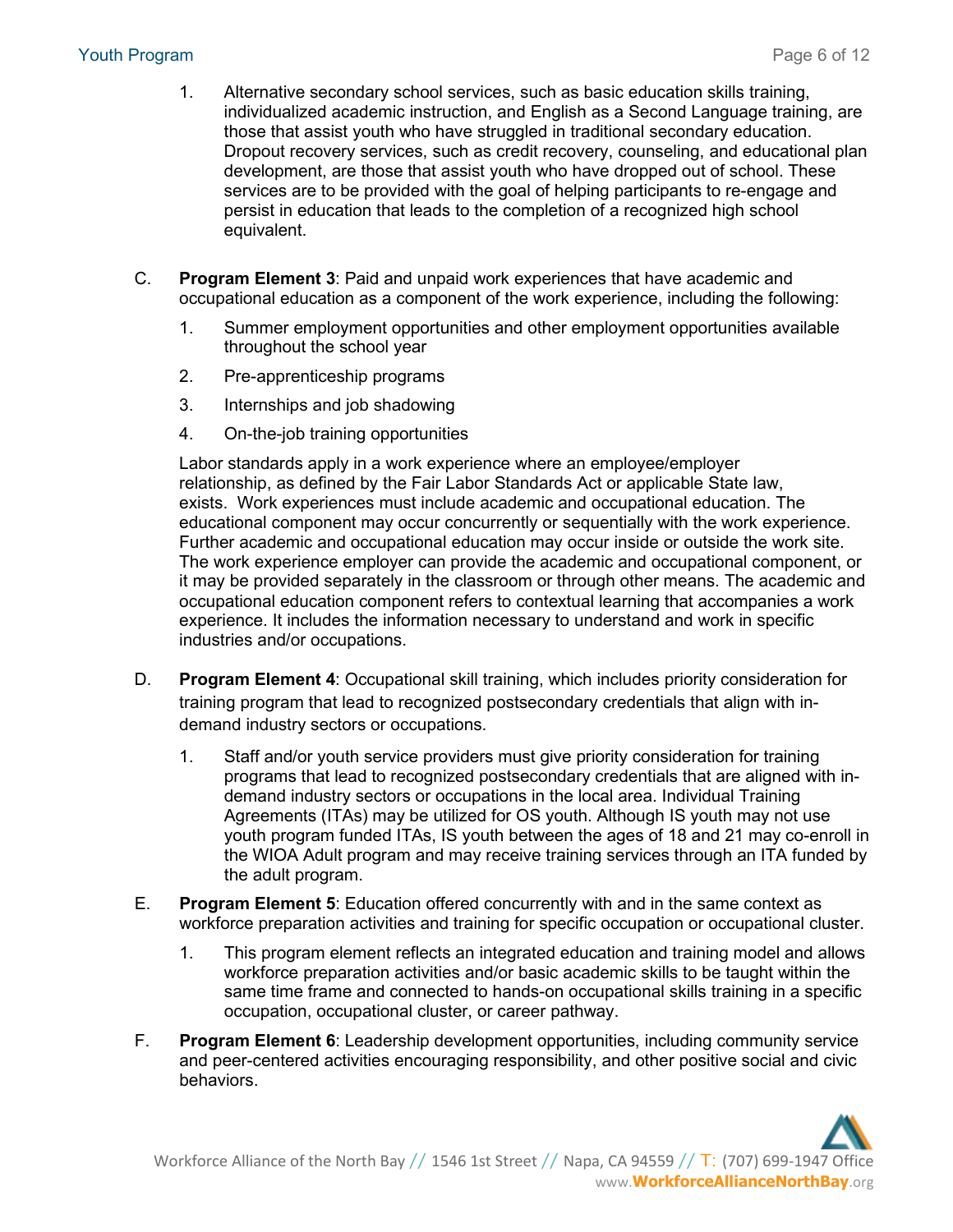- 1. Leadership development opportunities may include community service and peercentered activities encouraging responsibility and other positive social and civic behaviors. Activities may include:
	- a) Exposure to postsecondary educational possibilities;
	- b) Community and service-learning projects;
	- c) Peer-centered activities, including peer mentoring and tutoring;
	- d) Organizational and teamwork training, including team leadership training;
	- e) Training in decision-making, including determining priorities and problem solving;
	- f) Citizenship training, including life skills training such as parenting and work behavior training;
	- g) Civic engagement activities which promote the quality of life in a community; and
	- h) Other leadership activities that place youth in a leadership role such as serving on youth leadership committees.
- G. **Program Element 7**: Supportive services. For further detail on supportive services, see WANB Policy #1001 "Supportive Services."
- H. **Program Element 8**: Adult mentoring for a duration of at least 12 months that may occur both during and after program participation.
	- 1. Adult mentoring must last at least 12 months and may take place during the period of participation or following program exit. Mentoring may include workplace mentoring where the local program matches a youth participant with an employer or employee of the company. Youth providers should ensure appropriate processes are in place to adequately screen and select mentors. If mentors are sparse, case managers may serve as mentors.
- I. **Program Element 9**: Follow up services for not less than 12 months after the completion of participation.
	- 1. Follow-up services are critical services provided for a minimum of 12 months after a youth exits from the program to help ensure the youth is successful in employment and/or postsecondary education. All youth participants must be offered an opportunity to receive follow-up services that align with their ISS and must be provided follow-up services for a minimum of 12 months unless the participant declines to receive followup services, or the participant cannot be located or contacted.
	- 2. Follow-up services must include more than only a contact attempted or contact made for securing documentation in order to report a performance outcome.
	- 3. Follow-up services may begin immediately following the last expected date of service in the youth program when no future services are scheduled. Follow-up services do not cause the exit date to change and do not trigger re-enrollment in the program.
	- 4. Follow-up services may include (but must begin after exit to count as follow-up services):
		- a. Regular contact with a youth participant's employer, including assistance in addressing work-related problems that arise;
		- b. Supportive services;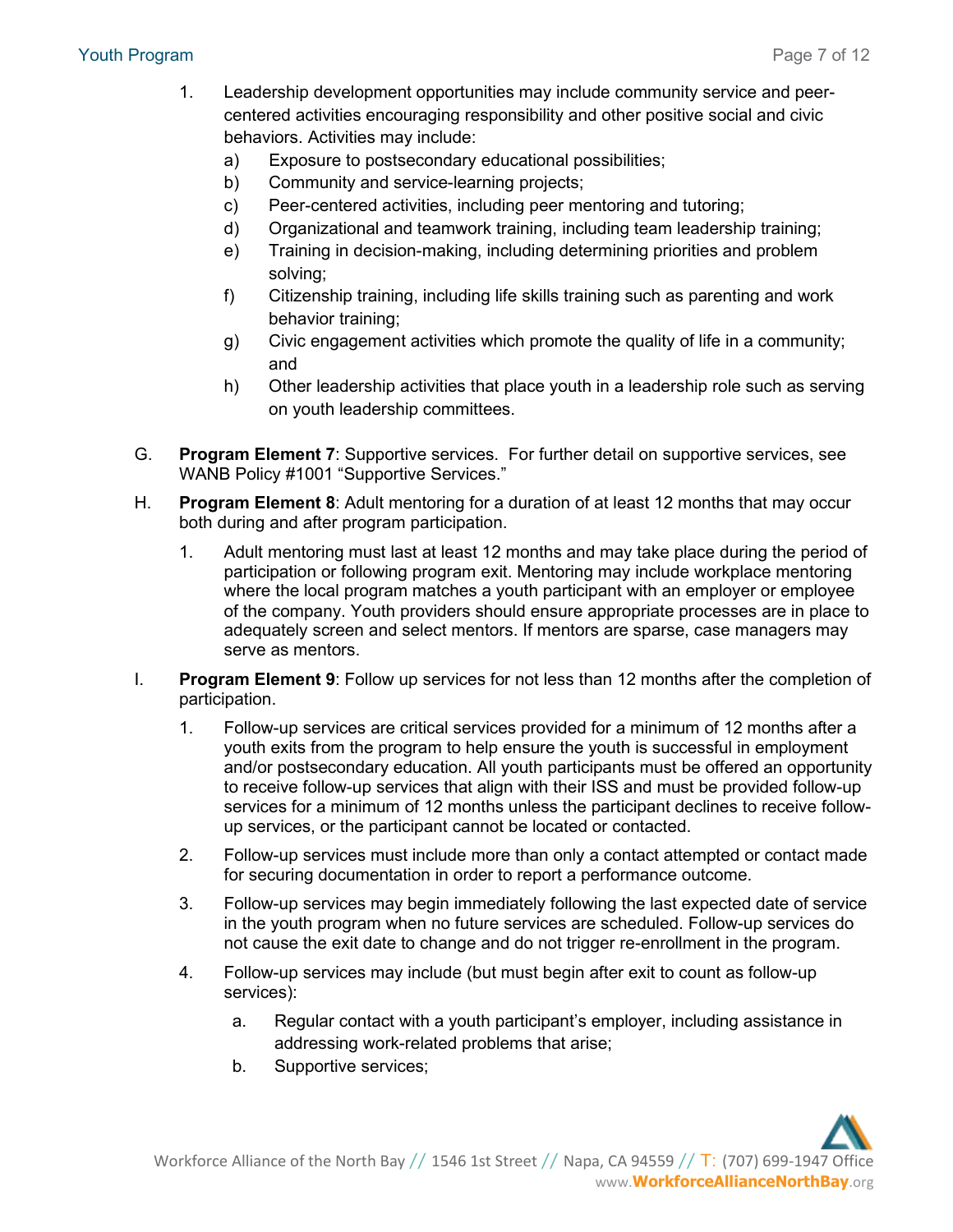- c. Adult mentoring;
- d. Financial literacy education;
- e. Services that provide labor market and employment information about indemand industry sectors or occupations available in the local area, such as career awareness, career counseling, and career exploration services; and
- f. Activities that help youth prepare for and transition to postsecondary education and training.
- J. **Program Element 10**: Comprehensive guidance and counseling, including drug and alcohol abuse counseling, as well as referrals to counseling, as appropriate to the needs of the individual youth.
	- 1. Comprehensive guidance and counseling provides individualized counseling to participants. This may include drug and alcohol abuse counseling and referral to partner programs, as appropriate. When referring participants to necessary counseling that cannot be provided by the local youth program or its service providers, the local youth program must coordinate with the organization it refers to in order to ensure continuity of service.
- K. **Program Element 11**: Financial literacy education.
	- 1. Financial literacy education may include activities which:
		- a. Support the ability of participants to create budgets, initiate checking and savings accounts at banks, and make informed financial decisions;
		- b. Support participants in learning how to effectively manage spending, credit, and debt; including student loans, consumer credit, and credit cards;
		- c. Teach participants about the significance of credit reports and credit scores, what their rights are regarding their credit and financial information, how to determine the accuracy of a credit report and how to correct inaccuracies, and how to improve or maintain good credit;
		- d. Support a participant's ability to understand, evaluate, and compare financial products, services, and opportunities and to make informed financial decisions;
		- e. Educate participants about identity theft, ways to protect themselves from identity theft, and how to resolve cases of identity theft and in other ways understand their rights and protections related to personal identity and financial data;
		- f. Support activities that address the particular financial literacy needs of non-English speakers, including providing the support through the development and distribution of multilingual financial literacy and education materials;
		- g. Support activities that address the particular financial literacy needs of youth with disabilities, including connecting them to benefits planning and work incentives counseling;
		- h. Provide financial education that is age appropriate, timely, and provides opportunities to put lessons into practice, such as by access to safe and affordable financial products that enable money management and savings; and
		- i. Implement other approaches to help participants gain the knowledge, skills, and confidence to make informed financial decisions that enable them to attain greater financial health and stability by using high quality, age-appropriate, and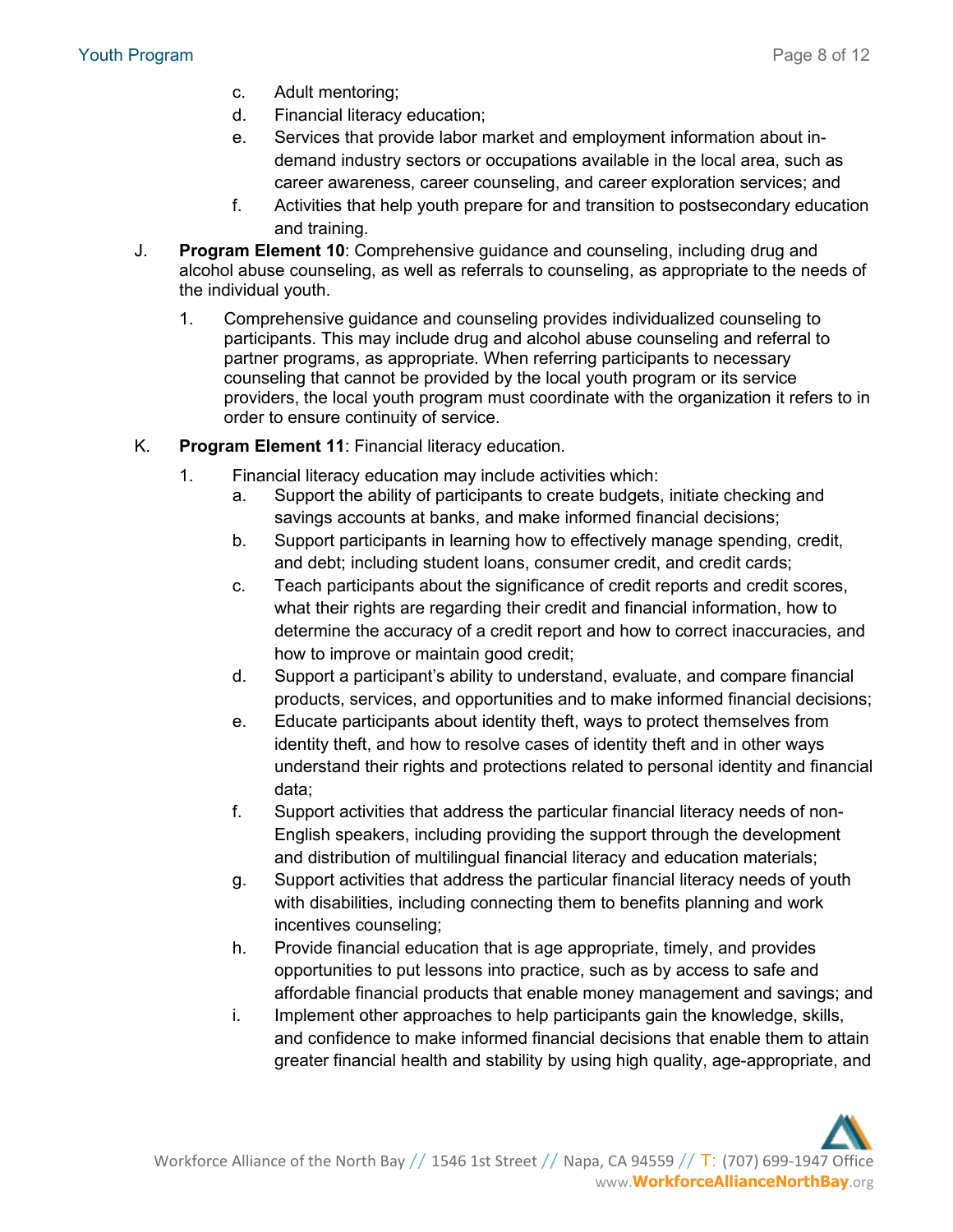relevant strategies and channels; including, where possible, timely and customized information, guidance, tools, and instruction.

- L. **Program Element 12**: Entrepreneurial skills training.
	- 1. Entrepreneurial training must develop the skills associated with entrepreneurship. Such skills may include, but are not limited to, the ability to:
		- a. Take initiative;
		- b. Creatively seek out and identify business opportunities;
		- c. Develop budgets and forecast resource needs;
		- d. Understand various options for acquiring capital and the trade-offs associated with each option; and
		- e. Communicate effectively and market oneself and one's ideas.
	- 2. Approaches to teaching youth entrepreneurial skills include, but are not limited to, the following:
		- a. Entrepreneurship education that provides an introduction to the values and basics of starting and running a business. Entrepreneurship education programs often guide youth through the development of a business plan and also may include simulations of business start-up and operation;
		- b. Entrepreneurship development which provides supports and services that incubate and help youth develop their own businesses. Enterprise development programs go beyond entrepreneurship education by helping youth access small loans or grants that are needed to begin business operation and by providing more individualized attention to the development of viable business ideas; and
		- c. Experiential programs that provide youth with experience in the day-to-day operation of a business. These programs may involve the development of a youth-run business that young people participating in the program work in and manage. Or, they may facilitate placement in apprentice or internship positions with adult entrepreneurs in the community.
- M. **Program Element 13**: Services that provide labor market and employment information about in-demand industry sectors or occupations available in the local area, such as career counseling, and career exploration services.
	- 1. Services that provide labor market and employment information about in-demand industry sectors or occupations available in the local area may include career awareness, career counseling, and career exploration services. Labor market information tools may be utilized to help participants make effective decisions about education and careers, as well as facilitate awareness of career fields that are likely to provide long-term employment and earnings in the local labor market.
	- 2. Career awareness begins the process of developing knowledge of the variety of careers and occupations available. Career exploration is the process in which youth choose an educational path and training or a job that fits their interests, skills and abilities. Career counseling or guidance provides advice and support in making decisions about what career paths to take. Career counseling services may include providing information about resume preparation, interview skills, potential opportunities for job shadowing, and the long-term benefits of postsecondary education and training.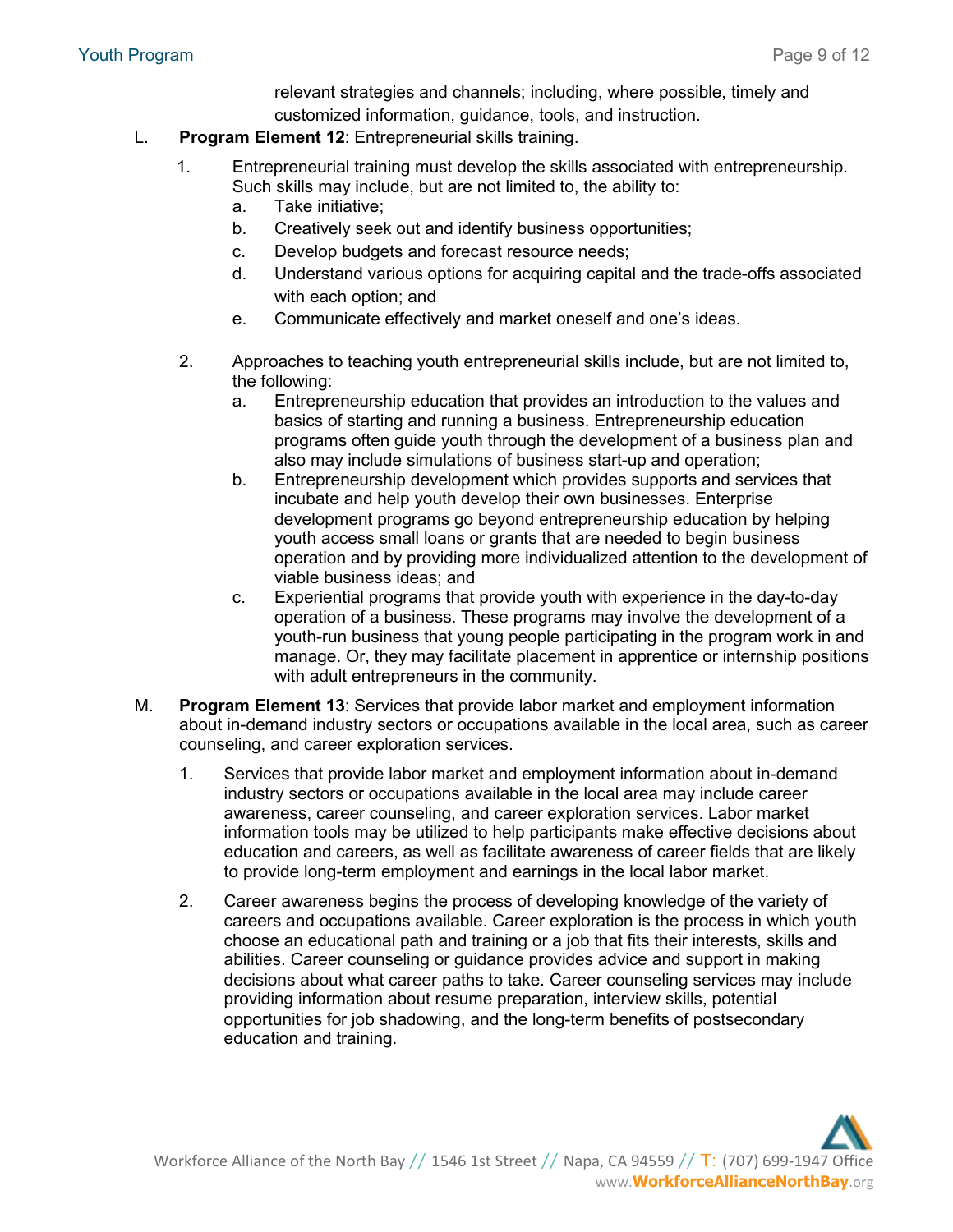- N. **Program Element 14**: Activities that help youth prepare for and transition to postsecondary education and training.
	- 1. This element includes activities that help youth prepare for and transition to postsecondary education and training after attaining a high school diploma or its recognized equivalent. These services include exploring postsecondary education options, including technical training schools, community colleges, four-year colleges and universities, and registered apprenticeships. Additional services include, but are not limited to, assisting youth to prepare for SAT/ACT testing; assisting with college admission applications, searching and applying for scholarships and grants, filling out financial aid applications, and connecting youth to postsecondary education programs.
- VI. Expenditure Requirements
	- A. Out of School Youth WIOA shifts the primary focus of youth formula funds to support the educational and career success of OSY. At least 75% of the WIOA youth formula allocation must be spent on workforce investment activities for OSY, after subtracting funds spent on administrative costs.
	- B. Work Experience (WEX) WIOA places a priority on providing youth with occupational learning opportunities through WEX. At least 20% of the WIOA youth formula allocation must be spent on WEX. The WEX expenditure rate is calculated after subtracting funds spent on administrative costs. Additionally, the expenditure rate is not applied separately for In-School Youth and Out of School Youth. WEX activities include the following:
		- 1. Summer employment opportunities and other employment opportunities throughout the year.
		- 2. Pre- apprenticeship programs
		- 3. Internships and Job shadowing
		- 4. On-the-job training (OJT)

#### VII. Work Experience (WEX)

WEX provides youth an invaluable opportunity to develop workplace skills. Paid and unpaid WEX must include **academic and occupational education** and may include the program elements.

The required academic and occupational education (e.g., workforce preparation activities, basic academic skills, and hands-on occupational skills training) must be taught within the same time frame and connected to training in a specific occupation, occupational cluster, or career pathway.

- A. Youth formula funds may be used to pay wages and related benefits for WEX in the public, private, for profit or non-profit sectors when the participant's Objective Assessment and ISS indicate that a WEX is appropriate. Additionally, youth formula funds may be used to pay wages and staffing costs for the development and management of WEX. Staff costs incurred for the functions and activities directly serving participants may count as program costs such as:
	- 1. Staff time spent identifying potential work experience opportunities.
	- 2. Staff time working with employers to develop the work experience.
	- 3. Staff time spent working with employers to ensure a successful work experience.
	- 4. Staff time spent evaluating the work experience.
	- 5. Classroom training or the required academic education component directly related to the work experience.
	- 6. Orientation sessions for participants and employers.
	- 7. Incentive payment to youth for an achievement directly tied to the work experience.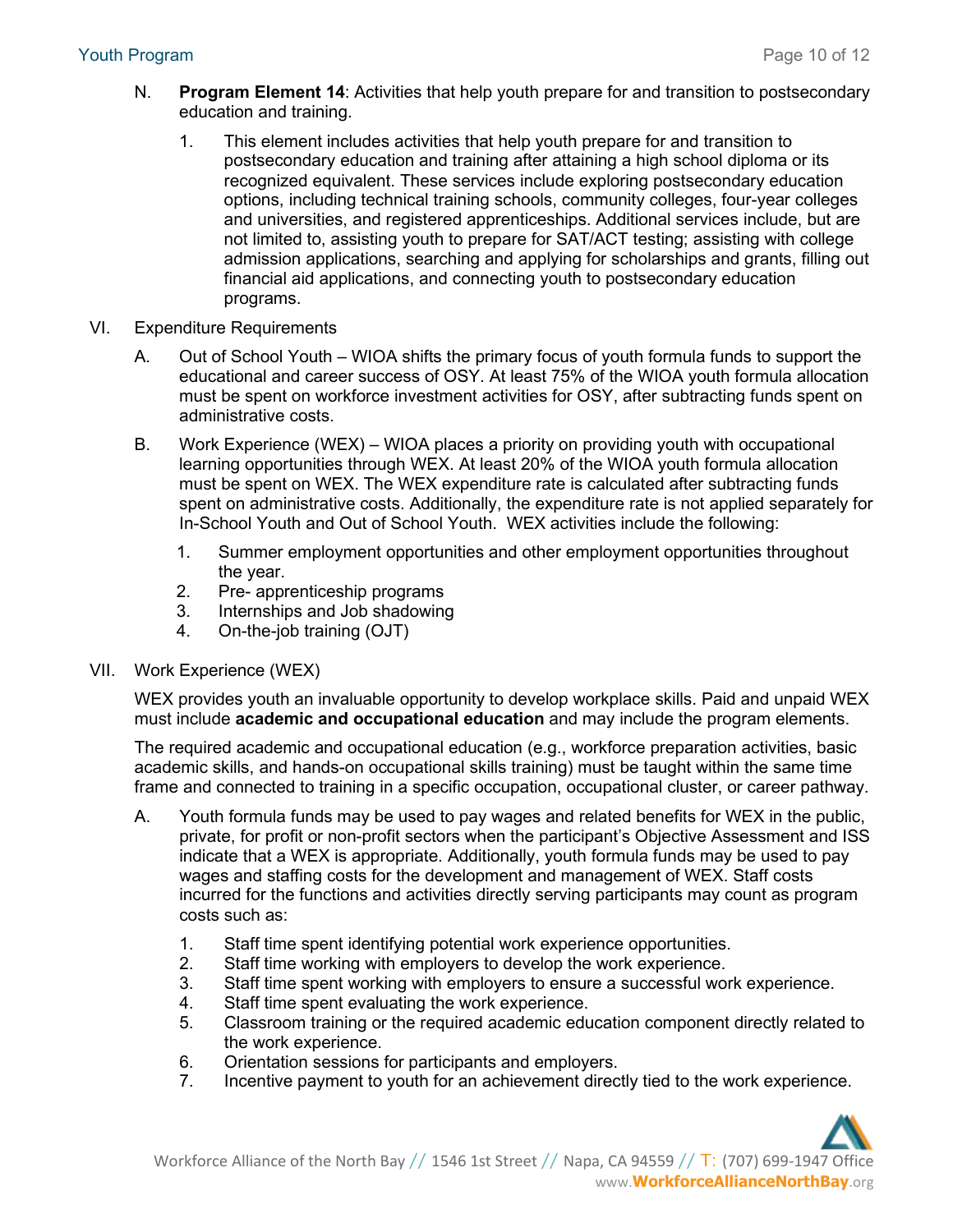8. Employability skills/job readiness training to prepare youth for a work experience.

All work experience activities must be paid experiences, with the exception of Pre-Apprenticeship and Job Shadowing activities. Youth WEX participants may be assigned paid WEX positions, with an hourly pay rate to be determined at the time of WEX assignment, which will be the employer's entry level wage for the similar position, but no less than State minimum wage and not to exceed \$15 per hour.

- B. Youth WEX placements will be time-limited using the following criteria:
	- 1. Youth WEX participants in OJT shall have a contract established with the OJT provider. All OJT contracts shall be limited to a period of time required for a participant to become proficient in the occupation for which the training is being provided, not to exceed 6 months under normal circumstances. In determining the appropriate length of the contract, consideration will be given to the skill requirements of the occupation, the academic and occupation skill level of the participant, prior work experience, and the participant's individual employment plan. OJT contract time periods which exceed 6 months will need the Alliance's Workforce Development Board (WDB) Director review prior to approval, and any exceptions granted by the WDB Director will not exceed a total contract time period of 12 months. All OJTs must follow the guidelines outlined in the Alliance's OJT policy.
- C. Youth WEX participants in any youth WEX program which is not OJT shall have placements time-limited not to exceed 6 months or 480 hours in duration under normal circumstances. Exceptions to this time limit can be proposed to the WDB Director on an individual basis, allowing for a 6-month extension when approval has been obtained by the WDB Director.

All minors under 18 years of age employed in the State of California must have a permit to work. [EC49160; LC 1299] The Federal Fair Labor Standards Act also requires a certificate of age for working minors. The State Permit to Employ and Work ('Permit") is accepted as the Federal certificate [EC 49110, 49112, 49113, 49116]. A youth participant, under 18 years of age and assigned to WEX, must have a copy of their permit to work in the case file.

Workers' compensation benefits must be available for injuries suffered by the participant while performing WEX activities.

- VIII. Individual Training Accounts (ITA) ITA's are only allowable for OSY, aged 16-24. ITAs may only be utilized for training vendors that appear on the State of California's Eligible Training Provider List (ETPL). WIOA Youth funds may not be utilized to fund an ITA for an OSY with a training provider that is headquartered outside of California and does not have an in-state training facility, even if the provider is listed on another State's ETPL.
- IX. Braiding Funds Braiding funds is the process of using different funding streams to support different needs for the same participant while maintaining documentation to support the charging and allocations of cost to the separate funds. Service providers may use braided funds to provide more comprehensive services to participants and maximize partner resources available to assist youth. Braiding funds must meet the following criteria:
	- A. The cost of each funding stream is tracked, documented, and allocated based on the proportional benefit.
	- B. The cost benefits two or more programs in proportions that can be determined without undue effort or cost.